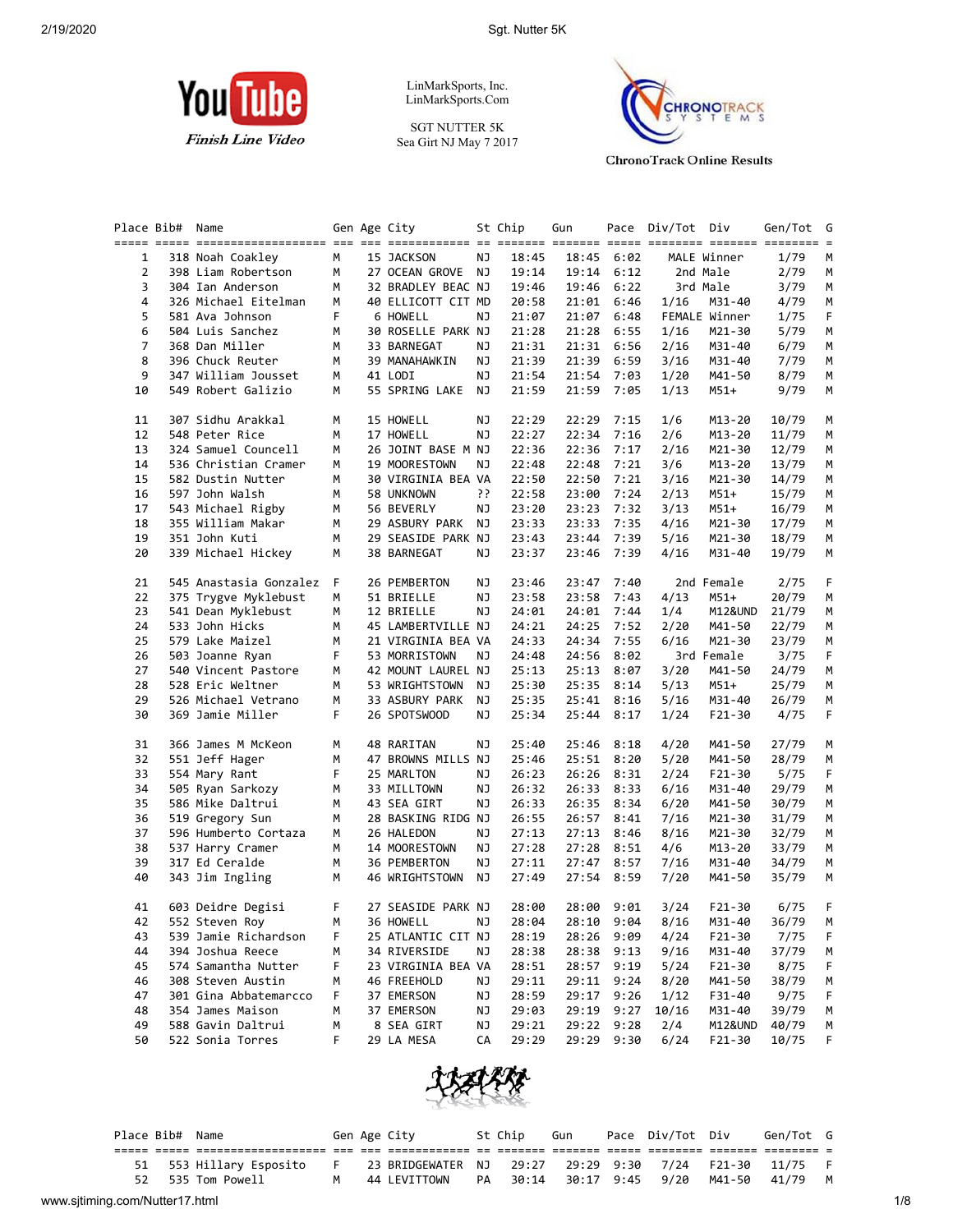| 53  | 561 Tony Lo               | М  | 30 BROOKLYN        | <b>NY</b> | 30:14 | 30:17 | 9:45        | 9/16  | M21-30             | 42/79 | М  |
|-----|---------------------------|----|--------------------|-----------|-------|-------|-------------|-------|--------------------|-------|----|
| 54  | 330 Lisa Fedor            | F  | 51 DOYLESTOWN      | PA        | 30:33 | 30:43 | 9:53        | 1/14  | $F51+$             | 12/75 | F  |
| 55  | 392 Steve Raimondo        | М  | 46 TOMS RIVER      | ΝJ        | 30:50 | 30:51 | 9:56        | 10/20 | M41-50             | 43/79 | М  |
| 56  | 501 Mauricio Ruiz         | M  | 25 HALEDON         | NJ        | 30:51 |       | 30:51 9:56  | 10/16 | M21-30             | 44/79 | M  |
| 57  | 382 Olie Nelson           | M  | 81 FARMINGDALE     | NJ        | 31:04 |       | 31:06 10:01 | 6/13  | M51+               | 45/79 | M  |
| 58  | 306 Lidhu Arakkal         | M  | 12 HOWELL          | ΝJ        | 31:18 |       | 31:22 10:06 | 3/4   | M12&UND            | 46/79 | M  |
| 59  | 502 Suzanne Russo-Vidal F |    | 32 RUMSON          | NJ        | 31:17 |       | 31:22 10:06 | 2/12  | F31-40             | 13/75 | F  |
| 60  | 373 Dennis Murachanian M  |    | 59 BRICK           | NJ        | 31:45 |       | 31:49 10:15 | 7/13  | $M51+$             | 47/79 | М  |
| 61  | 555 Priscilla Blagojevi F |    | 39 AUDUBON         | ΝJ        | 31:49 |       | 31:56 10:17 | 3/12  | F31-40             | 14/75 | F  |
| 62  | 550 Steven Forrest        | M  | 34 MARLTON         | NJ        | 31:39 |       | 31:56 10:17 | 11/16 | M31-40             | 48/79 | M  |
| 63  | 521 Jt Tom                | M  | 49 SEA GIRT        | NJ        | 31:56 |       | 32:01 10:19 | 11/20 | M41-50             | 49/79 | M  |
| 64  | 538 Patrick Cramer        | M  | 48 MOORESTOWN      | NJ        | 31:57 |       | 32:01 10:19 | 12/20 | M41-50             | 50/79 | M  |
| 65  | 592 Kevin Byrne           | M  | 51 BASKING RIDG NJ |           | 31:52 |       | 32:05 10:20 | 8/13  | $M51+$             | 51/79 | M  |
| 66  | 518 Karen Sullivan        | F  | 53 SAINT PETERS FL |           | 32:07 |       | 32:16 10:24 | 2/14  | $F51+$             | 15/75 | F  |
| 67  | 386 Robert Pleasant       | М  | 29 BUTLER          | NJ        | 32:10 |       | 32:17 10:24 | 11/16 | M21-30             | 52/79 | М  |
| 68  | 356 Edwin Mangual         | М  | 43 PASSAIC         | NJ        | 32:11 |       | 32:18 10:24 | 13/20 | M41-50             | 53/79 | М  |
| 69  | 600 Glen Perillo          | M  | 54 BASKING RIDG NJ |           | 32:12 |       | 32:27 10:27 | 9/13  | $M51+$             | 54/79 | M  |
| 70  | 350 Tamara Kotsev         | F. | 38 LODI            | NJ        | 32:24 |       | 32:30 10:28 | 4/12  | F31-40             | 16/75 | F. |
| 71  | 565 Ted Freeman           | М  | 71 SPRING LAKE     | ΝJ        | 32:34 |       | 32:39 10:31 | 10/13 | $M51+$             | 55/79 | М  |
| 72  | 309 Jennifer Barley       | F  | 50 SAINT PETERS FL |           | 32:33 |       | 32:41 10:31 | 1/8   | F41-50             | 17/75 | F  |
| 73  | 336 Robert Havens         | M  | 51 HOWELL          | NJ        | 32:38 |       | 32:42 10:32 | 11/13 | $M51+$             | 56/79 | М  |
| 74  | 558 Melanie Pingol        | F. | 22 JERSEY CITY     | NJ        | 32:43 |       | 32:50 10:34 | 8/24  | $F21-30$           | 18/75 | F  |
| 75  | 542 Charvel Tosov         | M  | 41 ASBURY PARK     | NJ        | 32:48 |       | 32:51 10:35 | 14/20 | M41-50             | 57/79 | M  |
| 76  | 380 Brandon Negron        | F  | 22 HOWELL          | ΝJ        | 32:59 |       | 32:59 10:37 | 9/24  | $F21-30$           | 19/75 | F  |
| 77  | 337 Austin Hershenhorn    | М  | 22 HOWELL          | NJ        | 33:00 |       | 33:00 10:38 | 12/16 | M21-30             | 58/79 | M  |
| 78  | 316 Lisa Buckley          | F  | 51 HIGH BRIDGE     | NJ        | 32:50 |       | 33:00 10:38 | 3/14  | $F51+$             | 20/75 | F  |
| 79  | 331 Becca Flim            | F  | 28 HELLERTOWN      | PA        | 32:58 |       | 33:00 10:38 | 10/24 | F21-30             | 21/75 | F  |
| 80  | 325 Claudia Diez          | F  | 27 ROSELLE PARK NJ |           | 33:20 |       | 33:28 10:47 | 11/24 | F21-30             | 22/75 | F  |
| 81  | 360 Tara McConnell        | F  | 32 NEW CUMBERLA PA |           | 33:27 |       | 33:28 10:47 | 5/12  | F31-40             | 23/75 | F  |
| 82  | 598 Emma Frey             | F. | 13 NEW CUMBERLA PA |           | 33:27 |       | 33:29 10:47 | 1/10  | F13-20             | 24/75 | F  |
| 83  | 556 Jeanette Martin       | F  | 43 LINWOOD         | ΝJ        | 33:44 |       | 33:47 10:53 | 2/8   | F41-50             | 25/75 | F  |
| 84  | 374 Maria Murphy          | F  | 58 TOMS RIVER      | NJ        | 33:50 |       | 33:54 10:55 | 4/14  | $F51+$             | 26/75 | F  |
| 85  | 583 Barbara Brown-Wilso F |    | 42 TRENTON         | ΝJ        | 34:16 |       | 34:20 11:03 | 3/8   | F41-50             | 27/75 | F  |
| 86  | 338 Kailei Hickey         | F  | 11 BARNEGAT        | NJ        | 34:14 |       | 34:23 11:04 | 1/4   | <b>F12&amp;UND</b> | 28/75 | F  |
| 87  | 544 Christopher Peffley M |    | 53 PEMBERTON       | NJ        | 34:26 |       | 34:26 11:05 | 12/13 | M51+               | 59/79 | M  |
| 88  | 524 Jeffrey Udis          | м  | 56 SEA GIRT        | ΝJ        | 34:43 |       | 34:55 11:15 | 13/13 | $M51+$             | 60/79 | M  |
| 89  | 508 Karlee Severns        | F  | 20 SEWELL          | ΝJ        | 34:59 |       | 35:02 11:17 | 2/10  | F13-20             | 29/75 | F  |
| 90  | 584 Susan Middaugh        | F  | 62 BRICK           | ΝJ        | 35:23 |       | 35:27 11:25 | 5/14  | $F51+$             | 30/75 | F  |
| 91  | 302 Jaime Abril           | М  | 33 PLAINFIELD      | NJ        | 35:19 |       | 35:31 11:26 | 12/16 | M31-40             | 61/79 | М  |
| 92  | 399 Spc Rojas             | F  | 22 PLAINFIELD      | NJ        | 35:20 |       | 35:32 11:26 | 12/24 | F21-30             | 31/75 | F  |
| 93  | 385 Pamela Piszar         | F  | 51 MONROE TOWNS NJ |           | 35:49 |       | 35:58 11:35 | 6/14  | $F51+$             | 32/75 | F  |
| 94  | 370 Lisa Miller           | F. | 51 SPOTSWOOD       | ΝJ        | 36:17 |       | 36:26 11:44 | 7/14  | $F51+$             | 33/75 | F  |
| 95  | 311 Joseph Bongon         | М  | 28 NEWARK          | NJ        | 36:46 |       | 36:51 11:52 | 13/16 | M21-30             | 62/79 | M  |
| 96  | 376 Caitlin Myron         | F  | 28 WASHINGTON      | DC        | 37:17 |       | 37:23 12:02 | 13/24 | F21-30             | 34/75 | F  |
| 97  | 567 Gabrielle Freeman     | F  | 17 SPRING LAKE     | ΝJ        | 37:47 |       | 37:51 12:11 | 3/10  | $F13 - 20$         | 35/75 | F  |
| 98  | 515 Ervil Spencer         | М  | 49 MONTCLAIR       | ΝJ        | 38:12 |       | 38:31 12:24 | 15/20 | M41-50             | 63/79 | М  |
| 99  | 511 Krisantha Spencer     | F  | 13 MONTCLAIR       | NJ        | 38:12 |       | 38:31 12:24 | 4/10  | $F13 - 20$         | 36/75 | F  |
| 100 | 564 Courtney Erndl        | F  | 25 JACKSON         | NJ        | 38:30 |       | 38:41 12:27 | 14/24 | F21-30             | 37/75 | F  |



| Place Bib# | Name                  |    | Gen Age City       |     | St Chip | Gun | Pace        | Div/Tot | Div                | Gen/Tot G |   |
|------------|-----------------------|----|--------------------|-----|---------|-----|-------------|---------|--------------------|-----------|---|
|            |                       |    |                    |     |         |     |             |         |                    |           |   |
| 101        | 525 Danielle Udis     | F  | 26 SEA GIRT        | NJ  | 38:34   |     | 38:46 12:29 | 15/24   | $F21-30$           | 38/75     | F |
| 102        | 359 Lori Massoni      | F  | 52 MONROE TOWNS NJ |     | 39:34   |     | 39:43 12:47 | 8/14    | $F51+$             | 39/75     |   |
| 103        | 611 Latasha Mimms     | F  | 30 JOINT BASE M NJ |     | 40:40   |     | 40:47 13:08 | 16/24   | $F21 - 30$         | 40/75     | F |
| 104        | 377 Jennifer Nase     | F  | 47 BELMAR          | ΝJ  | 40:42   |     | 40:48 13:08 | 4/8     | F41-50             | 41/75     | F |
| 105        | 587 Angelina Daltrui  | F. | 12 SEA GIRT        | ΝJ  | 43:20   |     | 43:21 13:58 | 2/4     | <b>F12&amp;UND</b> | 42/75     | F |
| 106        | 589 Jaqueline Daltrui | F. | 9 SEA GIRT         | ΝJ  | 43:22   |     | 43:23 13:58 | 3/4     | <b>F12&amp;UND</b> | 43/75     | F |
| 107        | 323 Kmar Coombs       | М  | 36 SOMERSET        | ΝJ  | 44:48   |     | 45:01 14:30 | 13/16   | M31-40             | 64/79     | м |
| 108        | 590 Maliik Burns      | м  | 22 PATERSON        | ΝJ  | 44:43   |     | 45:04 14:31 | 14/16   | M21-30             | 65/79     | м |
| 109        | 591 Susie Morrison    | F  | 50 PATERSON        | ΝJ  | 44:49   |     | 45:10 14:33 | 5/8     | F41-50             | 44/75     | F |
| 110        | 333 Joseph Green      | М  | 28 LA MESA         | CA  | 45:11   |     | 45:11 14:33 | 15/16   | M21-30             | 66/79     | M |
|            |                       |    |                    |     |         |     |             |         |                    |           |   |
| 111        | 371 Erin Monteverdi   | F  | 51 WHIPPANY        | NJ. | 45:17   |     | 45:27 14:38 | 9/14    | $F51+$             | 45/75     |   |
| 112        | 562 Jacqueline Smith  | F. | 6 SWEDESBORO       | ΝJ  | 45:52   |     | 46:08 14:51 | 4/4     | <b>F12&amp;UND</b> | 46/75     |   |
| 113        | 557 Al Desimone       | м  | 50 EGG HARBOR T    | NJ  | 45:52   |     | 46:08 14:51 | 16/20   | M41-50             | 67/79     | м |
| 114        | 310 James Bertolet    | м  | 48 DARBY           | PA  | 49:37   |     | 49:37 15:59 | 17/20   | M41-50             | 68/79     | м |
| 115        | 532 Michelle Bolton   | F. | 34 BAYVILLE        | ΝJ  | 49:42   |     | 49:55 16:04 | 6/12    | F31-40             | 47/75     | F |
| 116        | 531 Sethanie Wright   | F  | 37 CAPE MAY        | ΝJ  | 49:42   |     | 49:56 16:05 | 7/12    | F31-40             | 48/75     | F |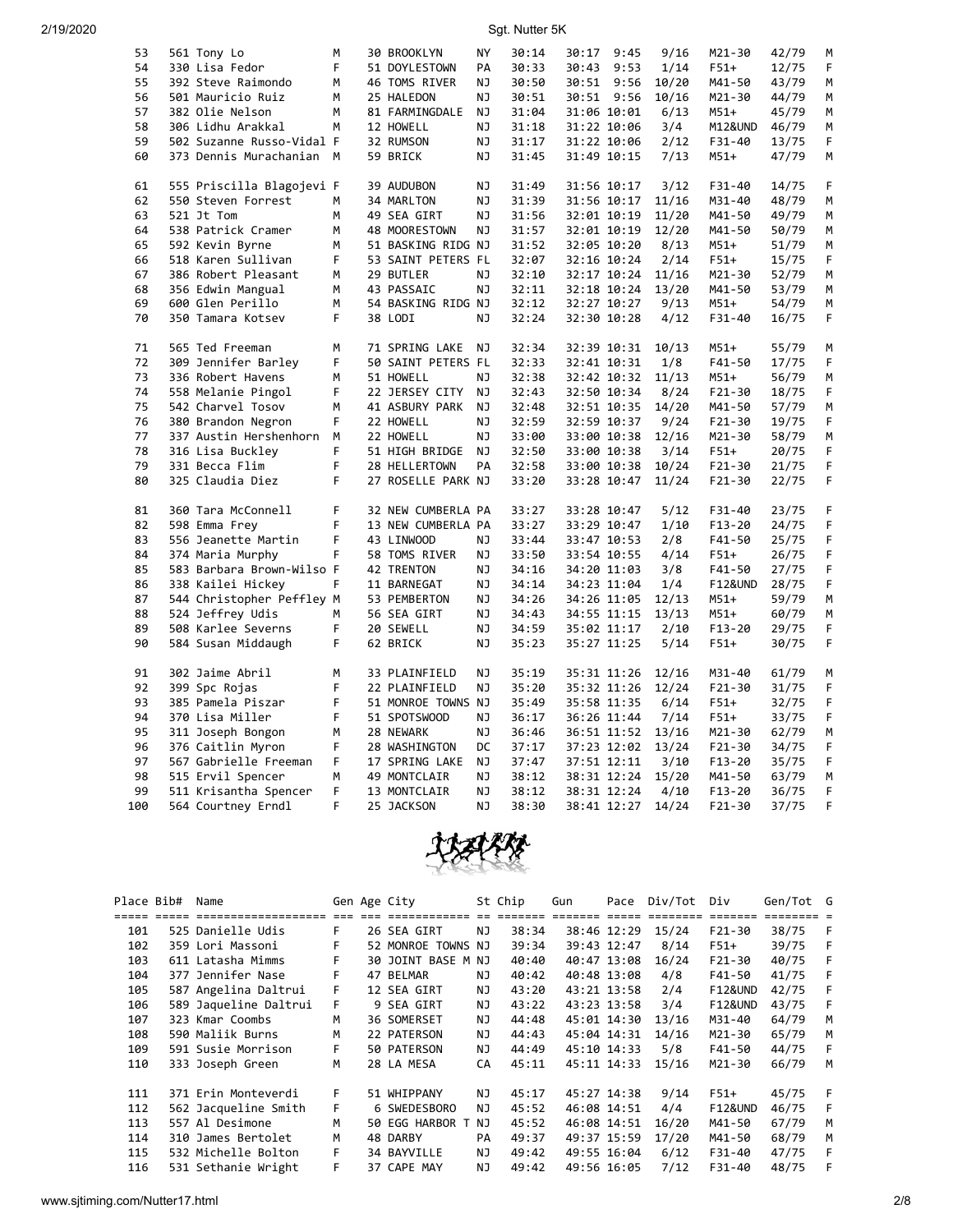| 2/19/2020 |  |  |  |
|-----------|--|--|--|
|           |  |  |  |
|           |  |  |  |

20<br>20 Sqt. Nutter 5K

| 117 | 400 Robert Roma           | м  | 46 TOMS RIVER                            | ΝJ        | 49:57                    | 49:57 16:05 | 18/20 | M41-50     | 69/79 | M  |
|-----|---------------------------|----|------------------------------------------|-----------|--------------------------|-------------|-------|------------|-------|----|
| 118 | 315 Rachel Brinkley       | F  | 31 WILLINGBORO                           | NJ        | 50:19                    | 50:33 16:17 | 8/12  | F31-40     | 49/75 | F. |
| 119 | 571 Kevin Lamb            | м  | 14 HOWELL                                | NJ        | 52:11                    | 52:34 16:56 | 5/6   | $M13 - 20$ | 70/79 | M  |
| 120 | 344 Jaycob Irizarry       | м  | 9 CLIFTON                                | NJ        | 52:30                    | 52:38 16:57 | 4/4   | M12&UND    | 71/79 | M  |
|     |                           |    |                                          |           |                          |             |       |            |       |    |
| 121 | 357 Amaya Mangual         | F  | 17 CLIFTON                               | NJ        | 52:38                    | 52:48 17:00 | 5/10  | $F13 - 20$ | 50/75 | F. |
| 122 | 305 Gabrielle Anderson- F |    | 32 SOMERSET                              | NJ        | 52:52                    | 53:05 17:06 | 9/12  | F31-40     | 51/75 | F  |
| 123 | 372 Greg Muir             | м  | 42 BRONX                                 | <b>NY</b> | 52:52                    | 53:06 17:06 | 19/20 | M41-50     | 72/79 | M  |
| 124 | 599 Stephanie Perillo     | F  | 14 BASKING RIDG NJ                       |           | 53:27                    | 53:38 17:16 | 6/10  | $F13 - 20$ | 52/75 | F  |
| 125 | 593 Ellen Perillo         | F. | 49 BASKING RIDG NJ                       |           | 53:23                    | 53:38 17:16 | 6/8   | F41-50     | 53/75 | F  |
| 126 | 321 Sydney Collins        | F  | 16 BASKING RIDG NJ                       |           | 53:25                    | 53:38 17:16 | 7/10  | $F13 - 20$ | 54/75 | F  |
| 127 | 312 Joanna Bosques        | F. | 26 HALEDON                               | NJ.       | 54:36                    | 54:36 17:35 | 17/24 | $F21-30$   | 55/75 | F  |
| 128 | 319 Timothy Coakley       | М  | 43 JACKSON                               | ΝJ        | 54:52                    | 55:05 17:44 | 20/20 | M41-50     | 73/79 | М  |
| 129 | 569 Genessa Coakley       | F. | 42 JACKSON                               | <b>NJ</b> | 54:54                    | 55:06 17:44 | 7/8   | F41-50     | 56/75 | F  |
| 130 | 523 Nancy Trivett         | F  | 53 MIDDLETOWN                            | NJ        | 54:58                    | 55:21 17:49 | 10/14 | $F51+$     | 57/75 | F  |
|     |                           |    |                                          |           |                          |             |       |            |       |    |
| 131 | 345 Wanda Irizarry        | F  | 44 CLIFTON                               | NJ        | 56:12                    | 56:22 18:09 | 8/8   | F41-50     | 58/75 | F. |
| 132 | 367 Angelina Mercado      | F  | 38 PASSAIC                               | NJ        | 56:22                    | 56:22 18:09 | 10/12 | F31-40     | 59/75 | F  |
| 133 | 303 Eilyn Aguilar         | F  | 29 SKILLMAN                              | <b>NJ</b> | 56:51                    | 57:25 18:29 | 18/24 | $F21-30$   | 60/75 | F  |
| 134 | 341 Kathleen Honan        | F. | 65 TOMS RIVER                            | NJ        | 59:17                    | 59:24 19:07 | 11/14 | $F51+$     | 61/75 | F  |
| 135 | 534 Damien Martin         | м  | <b>38 TUCKERTON</b>                      | NJ        | 59:17                    | 59:37 19:12 | 14/16 | M31-40     | 74/79 | M  |
| 136 | 527 Christina Walsh       | F. | 34 BORDENTOWN                            | NJ        | 59:20                    | 59:40 19:13 | 11/12 | F31-40     | 62/75 | F  |
| 137 | 559 Evelyn Allen          | F  | 24 CAMDEN                                | NJ        | 59:37                    | 59:55 19:18 | 19/24 | $F21-30$   | 63/75 | F  |
| 138 | 568 Diana Torres          | F  | 31 PERTH AMBOY                           | NJ        | 59:36                    | 59:56 19:18 | 12/12 | F31-40     | 64/75 | F  |
| 139 | 361 Erica McDonald        | F. | 26 WASHINGTON                            | NJ        | 59:36                    | 59:57 19:18 | 20/24 | $F21-30$   | 65/75 | F  |
| 140 | 563 Joellys Perez         | F  | 23 RANDOLPH                              | <b>NJ</b> | 59:39                    | 59:57 19:18 | 21/24 | $F21 - 30$ | 66/75 | F  |
|     |                           |    |                                          |           |                          |             |       |            |       |    |
| 141 | 560 Elerna Mendoza        | F  | 21 CLIFTON                               | ΝJ        | 59:39                    | 59:58 19:18 | 22/24 | $F21-30$   | 67/75 | F. |
| 142 | 510 Victoria Spano        | F. | 21 EGG HARBOR T NJ                       |           | 59:37                    | 59:59 19:19 | 23/24 | $F21 - 30$ | 68/75 | F  |
| 143 | 546 Drew Hensley          | м  | 17 INDEPENDENCE KY 1:01:01 1:01:06 19:40 |           |                          |             | 6/6   | $M13 - 20$ | 75/79 | M  |
| 144 | 393 Thersea Rasmussen     | F. | 73 TOMS RIVER                            |           | NJ 1:01:08 1:01:15 19:43 |             | 12/14 | $F51+$     | 69/75 | F. |
| 145 | 572 Yuliana Morron        | F. | 16 PATERSON                              |           | NJ 1:01:40 1:01:40 19:51 |             | 8/10  | $F13 - 20$ | 70/75 | F. |
| 146 | 566 Bianca Morron         | F. | 27 PATERSON                              |           | NJ 1:01:40 1:01:40 19:51 |             | 24/24 | $F21-30$   | 71/75 | F. |
| 147 | 328 James Fanous          | М  | 31 NEWARK                                |           | NJ 1:02:56 1:03:27 20:26 |             | 15/16 | M31-40     | 76/79 | М  |
| 148 | 358 Alex Manis            | М  | 34 NEWARK                                |           | NJ 1:02:56 1:03:27 20:26 |             | 16/16 | M31-40     | 77/79 | М  |
| 149 | 513 Cassia Spencer        | F. | 18 MONTCLAIR                             |           | NJ 1:06:42 1:07:14 21:39 |             | 9/10  | $F13 - 20$ | 72/75 | F. |
| 150 | 512 Annarose Spencer      | F  | 14 MONTCLAIR                             |           | NJ 1:06:45 1:07:17 21:40 |             | 10/10 | $F13 - 20$ | 73/75 | F  |
|     |                           |    |                                          |           |                          |             |       |            |       |    |



| Place Bib# Name |                     |   | Gen Age City | St Chip | Gun                            | Pace Div/Tot Div                      |      | Gen/Tot G |   |
|-----------------|---------------------|---|--------------|---------|--------------------------------|---------------------------------------|------|-----------|---|
|                 |                     |   |              |         |                                |                                       |      |           |   |
| 151             | 514 Marvene Spencer |   | 51 MONTCLAIR |         | NJ 1:06:43 1:07:18 21:40 13/14 |                                       | F51+ | 74/75 F   |   |
| 152             | 575 Kelton Keenon   | м | 25 GROTON    |         |                                | CT 1:08:41 1:08:41 22:07 16/16 M21-30 |      | 78/79     | M |
| 153.            | 601 Joel Alston     | м | 0 EATONTOWN  |         |                                | NJ 1:08:00 1:09:03 22:14 No Age given |      | 79/79     | M |
| 154             | 570 Evelyn Pagan    |   | 57 PATERSON  |         | NJ 1:09:04 1:09:04 22:14 14/14 |                                       | F51+ | 75/75     |   |
|                 |                     |   |              |         |                                |                                       |      |           |   |



## OVERALL WINNERS - 5K

TOP 3 PLACE

## TOP MALE FINISHERS

|   | Place O'All Bib# | Name                 | Ag City            |     | St Chip | Gun   |
|---|------------------|----------------------|--------------------|-----|---------|-------|
|   |                  |                      |                    |     |         |       |
|   |                  | 318 Noah Coakley     | 15 JACKSON         | ΝJ  | 18:45   | 18:45 |
| 2 | $\mathcal{P}$    | 398 Liam Robertson   | 27 OCEAN GROVE     | NJ. | 19:14   | 19:14 |
| 3 | 3                | 304 Ian Anderson     | 32 BRADLEY BEAC NJ |     | 19:46   | 19:46 |
| 4 | 4                | 326 Michael Eitelman | 40 ELLICOTT CIT MD |     | 20:58   | 21:01 |
| 5 | 6                | 504 Luis Sanchez     | 30 ROSELLE PARK NJ |     | 21:28   | 21:28 |
| 6 | 7                | 368 Dan Miller       | 33 BARNEGAT        | ΝJ  | 21:31   | 21:31 |
| 7 | 8                | 396 Chuck Reuter     | 39 MANAHAWKIN      | ΝJ  | 21:39   | 21:39 |
| 8 | 9                | 347 William Jousset  | 41 LODI            | NJ. | 21:54   | 21:54 |
| 9 | 10               | 549 Robert Galizio   | 55 SPRING LAKE     | NJ. | 21:59   | 21:59 |

## TOP FEMALE FINISHERS

Place O'All Bib# Name Ag City St Chip Gun

www.sjtiming.com/Nutter17.html 3/8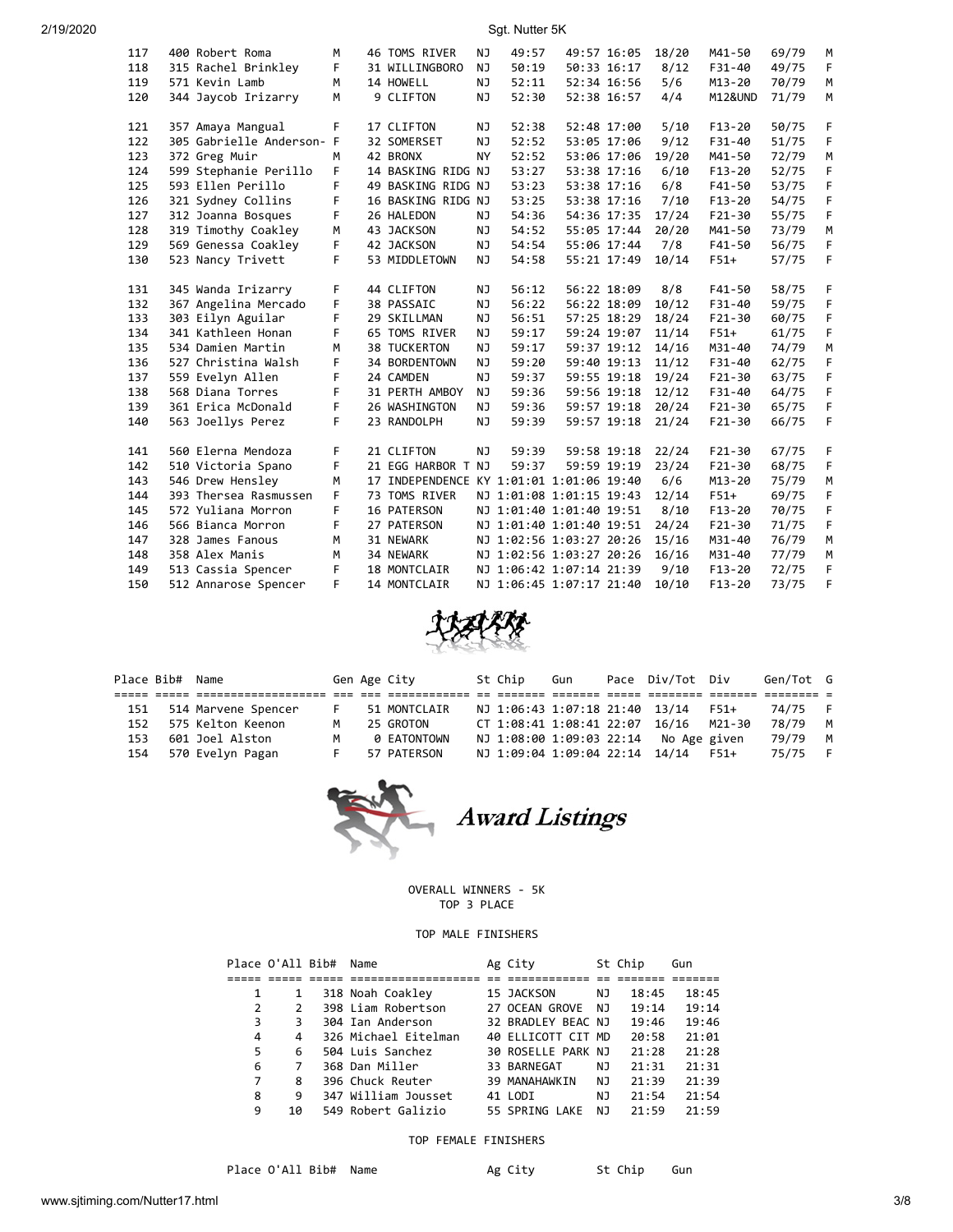|    | 5  | 581 Ava Johnson        | 6 HOWELL           | NJ  | 21:07 | 21:07 |  |
|----|----|------------------------|--------------------|-----|-------|-------|--|
| 2  | 23 | 545 Anastasia Gonzalez | 26 PEMBERTON       | NJ. | 23:46 | 23:47 |  |
| 3  | 28 | 503 Joanne Ryan        | 53 MORRISTOWN      | NJ. | 24:48 | 24:56 |  |
| 4  | 32 | 369 Jamie Miller       | 26 SPOTSWOOD       | NJ. | 25:34 | 25:44 |  |
| 5. | 35 | 554 Mary Rant          | 25 MARLTON         | NJ. | 26:23 | 26:26 |  |
| 6  | 43 | 603 Deidre Degisi      | 27 SEASIDE PARK NJ |     | 28:00 | 28:00 |  |
| 7  | 45 | 539 Jamie Richardson   | 25 ATLANTIC CIT NJ |     | 28:19 | 28:26 |  |
| 8  | 47 | 574 Samantha Nutter    | 23 VIRGINIA BEA VA |     | 28:51 | 28:57 |  |
| 9  | 49 | 301 Gina Abbatemarcco  | 37 EMERSON         | NJ  | 28:59 | 79:17 |  |



MALE AGE GROUP: 1 - 12 (3 WINNERS)

|   | Place O'All Bib# Name |                           | Age City   |     | St Guntime Tagtime |       |
|---|-----------------------|---------------------------|------------|-----|--------------------|-------|
|   |                       |                           |            |     |                    |       |
|   |                       | 1 25 541 Dean Myklebust   | 12 BRTFLLF | N J | 24:01              | 24:01 |
|   |                       | 2 51 588 Gavin Daltrui    | 8 SEA GIRT | N J | 29:22              | 29:21 |
| 3 |                       | 61 - 306 Lidhu Arakkal    | 12 HOWELL  | NJ. | 31:22              | 31:18 |
|   |                       | 4 123 344 Jaycob Irizarry | 9 CLIFTON  | N J | 52:38              | 52:30 |

FEMALE AGE GROUP: 1 - 12 (3 WINNERS)

|   | Place O'All Bib# Name |                       | Age City     |     | St Guntime Tagtime |       |  |
|---|-----------------------|-----------------------|--------------|-----|--------------------|-------|--|
|   |                       |                       |              |     |                    |       |  |
|   | 1 87                  | 338 Kailei Hickey     | 11 BARNEGAT  | N J | 34:23              | 34:14 |  |
|   | 2 107                 | 587 Angelina Daltrui  | 12 SEA GIRT  | NJ. | 43:21              | 43:20 |  |
| 3 | 108                   | 589 Jaqueline Daltrui | 9 SEA GIRT   | N J | 43:23              | 43:22 |  |
|   | 4 114                 | 562 Jacqueline Smith  | 6 SWEDESBORO | N J | 46:08              | 45:52 |  |

MALE AGE GROUP: 13 - 20 (3 WINNERS)

|               | Place O'All Bib# Name |                         | Age City      |     | St Guntime Tagtime |       |  |
|---------------|-----------------------|-------------------------|---------------|-----|--------------------|-------|--|
|               |                       |                         |               |     |                    |       |  |
|               | $\mathbf{1}$          | 13 548 Peter Rice       | 17 HOWELL     | NJ. | 22:34              | 22:27 |  |
| $\mathcal{P}$ | 14                    | 307 Sidhu Arakkal       | 15 HOWELL     | NJ. | 22:29              | 22:29 |  |
| 3             |                       | 16 536 Christian Cramer | 19 MOORESTOWN | N J | 22:48              | 22:48 |  |
|               |                       | 4 41 537 Harry Cramer   | 14 MOORESTOWN | N J | 27:28              | 27:28 |  |
|               |                       | 5 122 571 Kevin Lamb    | 14 HOWELL     | NJ. | 52:34              | 52:11 |  |

FEMALE AGE GROUP: 13 - 20 (3 WINNERS)

|               | Place O'All Bib# Name |                       | Age City           |     | St Guntime Tagtime |       |  |
|---------------|-----------------------|-----------------------|--------------------|-----|--------------------|-------|--|
|               |                       |                       |                    |     |                    |       |  |
|               | 1 83                  | 598 Emma Frey         | 13 NEW CUMBERLA PA |     | 33:29              | 33:27 |  |
| $\mathcal{P}$ | 91                    | 508 Karlee Severns    | 20 SEWELL          | NJ. | 35:02              | 34:59 |  |
| 3             | 99                    | 567 Gabrielle Freeman | 17 SPRING LAKE     | N J | 37:51              | 37:47 |  |
| 4             | 101                   | 511 Krisantha Spencer | 13 MONTCLAIR       | NJ. | 38:31              | 38:12 |  |
|               | 5 124                 | 357 Amaya Mangual     | 17 CLIFTON         | NJ. | 52:48              | 52:38 |  |

MALE AGE GROUP: 21 - 30 (3 WINNERS)

|               | Place O'All Bib# Name |                        | Age City                 | St Guntime Tagtime |       |  |
|---------------|-----------------------|------------------------|--------------------------|--------------------|-------|--|
|               |                       |                        |                          |                    |       |  |
|               |                       | 1 6 504 Luis Sanchez   | 30 ROSELLE PARK NJ 21:28 |                    | 21:28 |  |
| $\mathcal{P}$ |                       | 15 324 Samuel Councell | 26 JOINT BASE M NJ 22:36 |                    | 22:36 |  |
| 3             |                       | 17 582 Dustin Nutter   | 30 VIRGINIA BEA VA       | 22:50              | 22:50 |  |
| 4             |                       | 20 355 William Makar   | 29 ASBURY PARK NJ        | 23:33              | 23:33 |  |
|               |                       | 22 351 John Kuti       | 29 SEASIDE PARK NJ 23:44 |                    | 23:43 |  |

FEMALE AGE GROUP: 21 - 30 (3 WINNERS)

|                | Place O'All Bib# Name |                         | Age City           |     | St Guntime Tagtime |       |
|----------------|-----------------------|-------------------------|--------------------|-----|--------------------|-------|
|                |                       |                         |                    |     |                    |       |
| 1              | 31                    | 369 Jamie Miller        | 26 SPOTSWOOD       | NJ  | 25:44              | 25:34 |
| 2              |                       | 35 554 Mary Rant        | 25 MARLTON         | NJ. | 26:26              | 26:23 |
| 3              |                       | 43 603 Deidre Degisi    | 27 SEASIDE PARK NJ |     | 28:00              | 28:00 |
| $\overline{a}$ |                       | 45 539 Jamie Richardson | 25 ATLANTIC CIT NJ |     | 28:26              | 28:19 |
| 5.             |                       | 47 574 Samantha Nutter  | 23 VIRGINIA BEA VA |     | 28:57              | 28:51 |

MALE AGE GROUP: 31 - 40 (3 WINNERS)

Place O'All Bib# Name Age City St Guntime Tagtime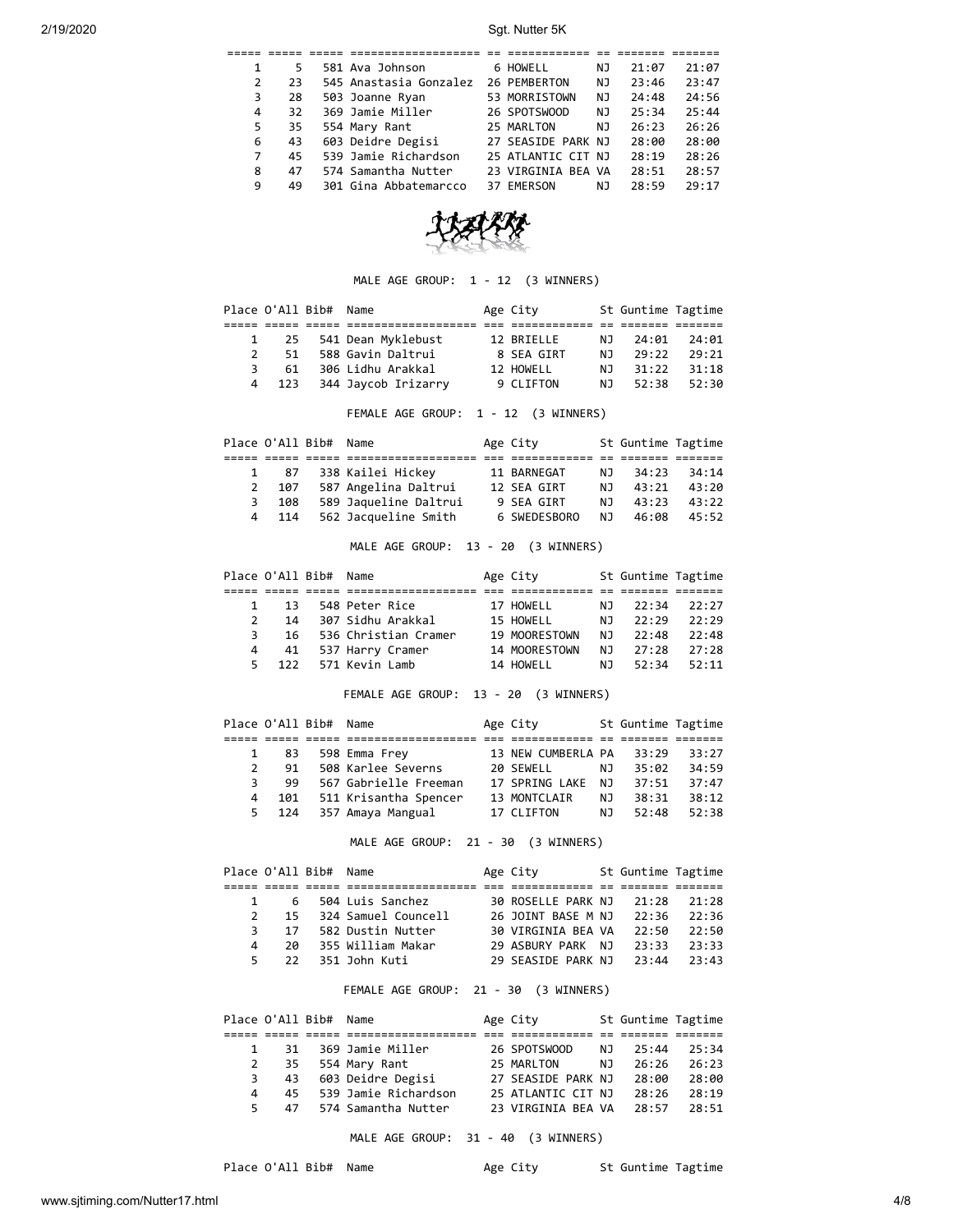|                |                                                       |                       | sooo oodo oodo oodoodoodoodoodoo oo aadaadadaa oo caadaa aadaad                        |                             |     |                                  |       |
|----------------|-------------------------------------------------------|-----------------------|----------------------------------------------------------------------------------------|-----------------------------|-----|----------------------------------|-------|
| $\mathbf{1}$   | $\overline{4}$                                        |                       | 326 Michael Eitelman 40 ELLICOTT CIT MD                                                |                             |     | 21:01                            | 20:58 |
| $\overline{2}$ | $\overline{7}$                                        |                       |                                                                                        |                             | NJ  | 21:31                            | 21:31 |
| 3              |                                                       |                       |                                                                                        |                             |     |                                  |       |
| 4              |                                                       |                       |                                                                                        |                             |     | NJ 21:39 21:39<br>NJ 23:46 23:37 |       |
| 5              | 32                                                    |                       | 526 Michael Vetrano 33 ASBURY PARK NJ 25:41                                            |                             |     |                                  | 25:35 |
|                |                                                       |                       |                                                                                        |                             |     |                                  |       |
|                |                                                       |                       | FEMALE AGE GROUP: 31 - 40 (3 WINNERS)                                                  |                             |     |                                  |       |
|                | Place O'All Bib#                                      |                       | Name                                                                                   | Age City                    |     | St Guntime Tagtime               |       |
|                |                                                       |                       |                                                                                        |                             |     |                                  |       |
| 1              | 48                                                    |                       | 301 Gina Abbatemarcco 37 EMERSON                                                       |                             | NJ. | 29:17                            | 28:59 |
| $\overline{2}$ | 60                                                    |                       | 502 Suzanne Russo-Vidal 32 RUMSON                                                      |                             |     | NJ 31:22                         | 31:17 |
| 3              |                                                       |                       | 64 555 Priscilla Blagojevi 39 AUDUBON                                                  |                             |     | NJ 31:56 31:49                   |       |
|                | $4\overline{ }$<br>72                                 |                       | 350 Tamara Kotsev 38 LODI                                                              |                             |     | NJ 32:30                         | 32:24 |
| 5              | 84                                                    |                       | 360 Tara McConnell 32 NEW CUMBERLA PA 33:28                                            |                             |     |                                  | 33:27 |
|                |                                                       |                       | MALE AGE GROUP: 41 - 50 (3 WINNERS)                                                    |                             |     |                                  |       |
|                |                                                       | Place O'All Bib#      | Name                                                                                   | Age City 5t Guntime Tagtime |     |                                  |       |
|                |                                                       |                       |                                                                                        |                             |     |                                  |       |
|                | 1 9                                                   |                       | 347 William Jousset 41 LODI                                                            | 45 LAMBERTVILLE NJ 24:25    | NJ  | 21:54                            | 21:54 |
| $\overline{2}$ |                                                       |                       | 26 533 John Hicks                                                                      |                             |     |                                  | 24:21 |
|                | $\begin{array}{ccc} 3 & & 29 \\ 4 & & 33 \end{array}$ |                       | 540 Vincent Pastore 42 MOUNT LAUREL NJ 25:13<br>366 James M McKeon 48 RARITAN NJ 25:46 |                             |     |                                  | 25:13 |
| $\overline{4}$ | 33                                                    |                       |                                                                                        | 47 BROWNS MILLS NJ 25:51    |     |                                  | 25:40 |
| 5              | 34                                                    |                       | 551 Jeff Hager                                                                         |                             |     |                                  | 25:46 |
|                |                                                       |                       | FEMALE AGE GROUP: 41 - 50 (3 WINNERS)                                                  |                             |     |                                  |       |
|                |                                                       | Place O'All Bib# Name |                                                                                        | Age City 5t Guntime Tagtime |     |                                  |       |
| 1              |                                                       |                       | 73 309 Jennifer Barley 50 SAINT PETERS FL 32:41                                        |                             |     |                                  | 32:33 |
|                |                                                       |                       |                                                                                        |                             |     |                                  |       |
|                |                                                       |                       | 2 85 556 Jeanette Martin 43 LINWOOD<br>3 88 583 Barbara Brown-Wilso 42 TRENTON         |                             |     | NJ 33:47 33:44<br>NJ 34:20 34:16 |       |
|                | $\overline{4}$                                        |                       | 106 377 Jennifer Nase 47 BELMAR                                                        |                             |     | NJ 40:48 40:42                   |       |
| 5.             | 111                                                   |                       | 591 Susie Morrison 50 PATERSON NJ 45:10                                                |                             |     |                                  | 44:49 |
|                |                                                       |                       |                                                                                        |                             |     |                                  |       |
|                |                                                       |                       | MALE AGE GROUP: 51 - 99 (3 WINNERS)                                                    |                             |     |                                  |       |
|                |                                                       | Place O'All Bib#      | Name                                                                                   | Age City                    |     | St Guntime Tagtime               |       |
|                |                                                       |                       |                                                                                        |                             |     |                                  |       |
| 1              | 11                                                    |                       | 549 Robert Galizio 55 SPRING LAKE<br>597 John Walsh 58 UNKNOWN                         |                             |     | NJ 21:59<br>?? 23:00             | 21:59 |
| $\overline{2}$ | 18                                                    |                       |                                                                                        |                             |     |                                  | 22:58 |
| 3              | 19                                                    |                       | 543 Michael Rigby 56 BEVERLY                                                           |                             |     | NJ 23:23                         | 23:20 |
| 4              | 24                                                    |                       | 375 Trygve Myklebust                                                                   | 51 BRIELLE                  | NJ. | 23:58                            | 23:58 |

 5 30 528 Eric Weltner 53 WRIGHTSTOWN NJ 25:35 25:30 FEMALE AGE GROUP: 51 - 99 (3 WINNERS)

|               | Place O'All Bib# Name |                     | Age City           |     | St Guntime Tagtime |       |
|---------------|-----------------------|---------------------|--------------------|-----|--------------------|-------|
|               |                       |                     |                    |     |                    |       |
| $\mathbf{1}$  | 56 -                  | 330 Lisa Fedor      | 51 DOYLESTOWN      | PA  | 30:43              | 30:33 |
| $\mathcal{P}$ | 68                    | 518 Karen Sullivan  | 53 SAINT PETERS FL |     | 32:16              | 32:07 |
|               | 3                     | 78 316 Lisa Buckley | 51 HIGH BRIDGE     | NJ. | 33:00              | 32:50 |
| 4             |                       | 86 374 Maria Murphy | 58 TOMS RIVER      | NJ  | 33:54              | 33:50 |
| 5.            | 94                    | 584 Susan Middaugh  | 62 BRICK           | NJ. | 35:27              | 35:23 |

\*\*\*\*FEMALE RESULTS ONLY\*\*\*\*

| Place Bib#     | Name                    | Ag City         |           | St Chip | Gun   | Pace        | Div/Tot | Div                |
|----------------|-------------------------|-----------------|-----------|---------|-------|-------------|---------|--------------------|
|                |                         |                 |           |         |       |             |         |                    |
| 1              | 581 Ava Johnson         | 6 HOWELL        | NJ        | 21:07   | 21:07 | 6:48        | 1/5     | <b>F12&amp;UND</b> |
| $\overline{2}$ | 545 Anastasia Gonzalez  | 26 PEMBERTON    | NJ        | 23:46   | 23:47 | 7:40        | 1/25    | $F21-30$           |
| 3              | 503 Joanne Ryan         | 53 MORRISTOWN   | NJ        | 24:48   | 24:56 | 8:02        | 1/15    | $F51+$             |
| 4              | 369 Jamie Miller        | 26 SPOTSWOOD    | NJ        | 25:34   | 25:44 | 8:17        | 2/25    | $F21-30$           |
| 5              | 554 Mary Rant           | 25 MARLTON      | NJ        | 26:23   | 26:26 | 8:31        | 3/25    | $F21-30$           |
| 6              | 603 Deidre Degisi       | 27 SEASIDE PARK | NJ        | 28:00   | 28:00 | 9:01        | 4/25    | $F21-30$           |
| 7              | 539 Jamie Richardson    | 25 ATLANTIC CIT | NJ        | 28:19   | 28:26 | 9:09        | 5/25    | $F21-30$           |
| 8              | 574 Samantha Nutter     | 23 VIRGINIA BEA | VA        | 28:51   | 28:57 | 9:19        | 6/25    | $F21-30$           |
| 9              | 301 Gina Abbatemarcco   | 37 EMERSON      | NJ        | 28:59   | 29:17 | 9:26        | 1/12    | F31-40             |
| 10             | 522 Sonia Torres        | 29 LA MESA      | CA        | 29:29   | 29:29 | 9:30        | 7/25    | $F21-30$           |
|                |                         |                 |           |         |       |             |         |                    |
| 11             | 553 Hillary Esposito    | 23 BRIDGEWATER  | ΝJ        | 29:27   | 29:29 | 9:30        | 8/25    | $F21-30$           |
| 12             | 330 Lisa Fedor          | 51 DOYLESTOWN   | <b>PA</b> | 30:33   | 30:43 | 9:53        | 2/15    | $F51+$             |
| 13             | 502 Suzanne Russo-Vidal | 32 RUMSON       | NJ        | 31:17   |       | 31:22 10:06 | 2/12    | F31-40             |
| 14             | 555 Priscilla Blagojevi | 39 AUDUBON      | NJ        | 31:49   |       | 31:56 10:17 | 3/12    | F31-40             |
| 15             | 518 Karen Sullivan      | 53 SAINT PETERS | FL.       | 32:07   |       | 32:16 10:24 | 3/15    | $F51+$             |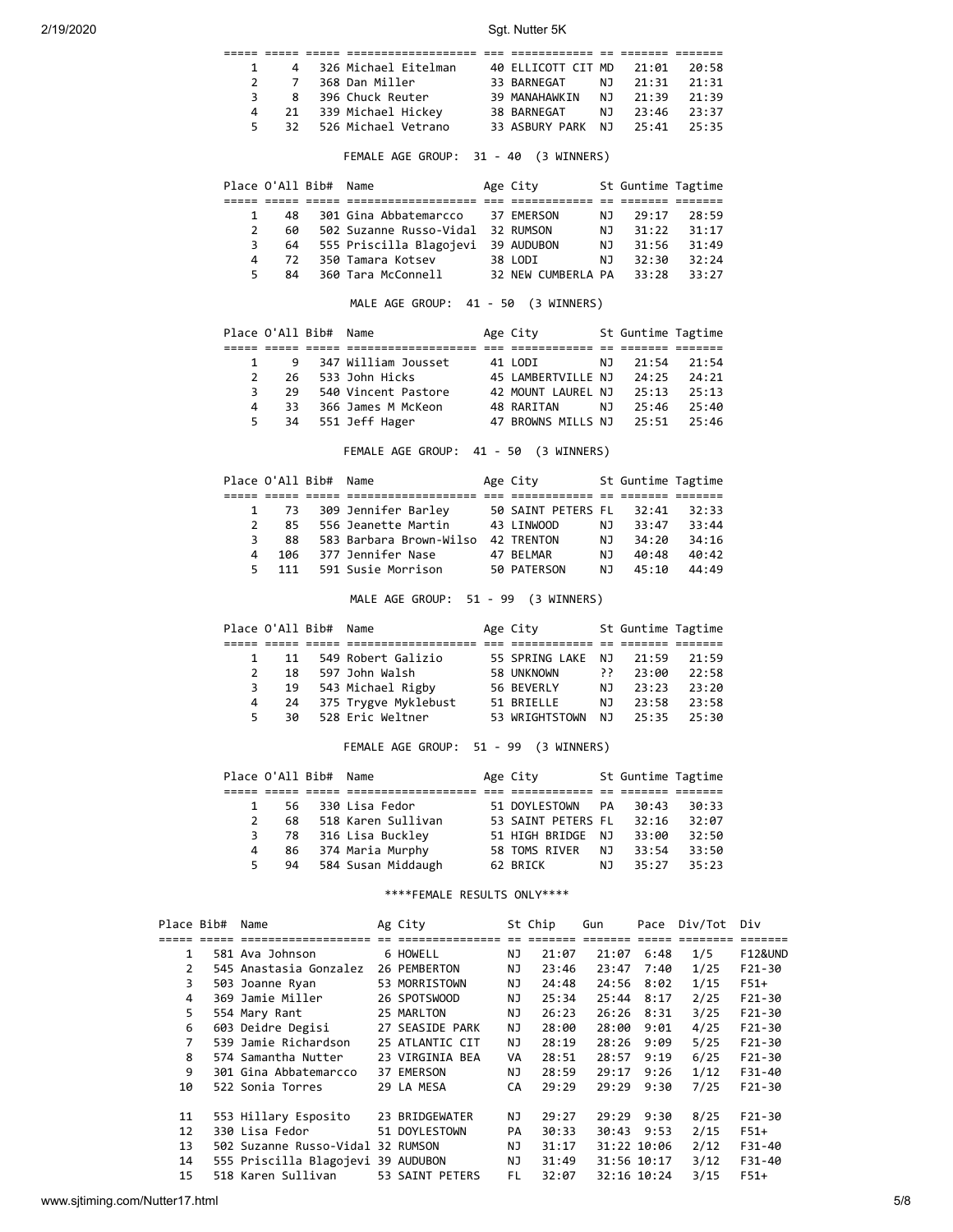| 2/19/2020 |                 |                                             |                              |     | Sgt. Nutter 5K                                       |     |             |                  |                    |
|-----------|-----------------|---------------------------------------------|------------------------------|-----|------------------------------------------------------|-----|-------------|------------------|--------------------|
|           | 16              | 350 Tamara Kotsev                           | 38 LODI                      | ΝJ  | 32:24                                                |     | 32:30 10:28 | 4/12             | F31-40             |
|           | 17              | 309 Jennifer Barley                         | 50 SAINT PETERS              | FL. | 32:33                                                |     | 32:41 10:31 | 1/8              | F41-50             |
|           | 18              | 558 Melanie Pingol                          | 22 JERSEY CITY               | ΝJ  | 32:43                                                |     | 32:50 10:34 | 9/25             | F21-30             |
|           | 19              | 380 Brandon Negron                          | 22 HOWELL                    | ΝJ  | 32:59                                                |     | 32:59 10:37 | 10/25            | F21-30             |
|           | 20              | 316 Lisa Buckley                            | 51 HIGH BRIDGE               | ΝJ  | 32:50                                                |     | 33:00 10:38 | 4/15             | $F51+$             |
|           | 21              | 331 Becca Flim                              | 28 HELLERTOWN                | PA  | 32:58                                                |     | 33:00 10:38 | 11/25            | F21-30             |
|           | 22              | 325 Claudia Diez                            | 27 ROSELLE PARK              | ΝJ  | 33:20                                                |     | 33:28 10:47 | 12/25            | $F21-30$           |
|           | 23              | 360 Tara McConnell                          | 32 NEW CUMBERLA              | PA  | 33:27                                                |     | 33:28 10:47 | 5/12             | F31-40             |
|           | 24              | 598 Emma Frey                               | 13 NEW CUMBERLA              | PA  | 33:27                                                |     | 33:29 10:47 | 1/10             | F13-20             |
|           | 25              | 556 Jeanette Martin                         | 43 LINWOOD                   | ΝJ  | 33:44                                                |     | 33:47 10:53 | 2/8              | F41-50             |
|           | 26              | 374 Maria Murphy                            | 58 TOMS RIVER                | ΝJ  | 33:50                                                |     | 33:54 10:55 | 5/15             | $F51+$             |
|           | 27              | 583 Barbara Brown-Wilso 42 TRENTON          |                              | ΝJ  | 34:16                                                |     | 34:20 11:03 | 3/8              | F41-50             |
|           | 28              | 338 Kailei Hickey                           | 11 BARNEGAT                  | ΝJ  | 34:14                                                |     | 34:23 11:04 | 2/5              | F12&UND            |
|           | 29              | 508 Karlee Severns                          | 20 SEWELL                    | ΝJ  | 34:59                                                |     | 35:02 11:17 | 2/10             | $F13-20$           |
|           | 30              | 584 Susan Middaugh                          | 62 BRICK                     | ΝJ  | 35:23                                                |     | 35:27 11:25 | 6/15             | F51+               |
|           | 31              | 399 Spc Rojas                               | 22 PLAINFIELD                | ΝJ  | 35:20                                                |     | 35:32 11:26 | 13/25            | F21-30             |
|           | 32              | 385 Pamela Piszar                           | 51 MONROE TOWNS              | ΝJ  | 35:49                                                |     | 35:58 11:35 | 7/15             | $F51+$             |
|           | 33              | 370 Lisa Miller                             | 51 SPOTSWOOD                 | ΝJ  | 36:17                                                |     | 36:26 11:44 | 8/15             | $F51+$             |
|           | 34              | 376 Caitlin Myron                           | 28 WASHINGTON                | DC  | 37:17                                                |     | 37:23 12:02 | 14/25            | F21-30             |
|           | 35              | 567 Gabrielle Freeman                       | 17 SPRING LAKE               | ΝJ  | 37:47                                                |     | 37:51 12:11 | 3/10             | F13-20             |
|           | 36              | 511 Krisantha Spencer                       | 13 MONTCLAIR                 | ΝJ  | 38:12                                                |     | 38:31 12:24 | 4/10             | $F13 - 20$         |
|           | 37              | 564 Courtney Erndl                          | 25 JACKSON                   | ΝJ  | 38:30                                                |     | 38:41 12:27 | 15/25            | F21-30             |
|           | 38              | 525 Danielle Udis                           | 26 SEA GIRT                  | ΝJ  | 38:34                                                |     | 38:46 12:29 | 16/25            | F21-30             |
|           | 39              | 359 Lori Massoni                            | 52 MONROE TOWNS              | ΝJ  | 39:34                                                |     | 39:43 12:47 | 9/15             | $F51+$             |
|           | 40              | 611 Latasha Mimms                           | 30 JOINT BASE M              | ΝJ  | 40:40                                                |     | 40:47 13:08 | 17/25            | F21-30             |
|           | 41              | 377 Jennifer Nase                           | 47 BELMAR                    | ΝJ  | 40:42                                                |     | 40:48 13:08 | 4/8              | F41-50             |
|           | 42              | 587 Angelina Daltrui                        | 12 SEA GIRT                  | ΝJ  | 43:20                                                |     | 43:21 13:58 | 3/5              | F12&UND            |
|           | 43              | 589 Jaqueline Daltrui                       | 9 SEA GIRT                   | ΝJ  | 43:22                                                |     | 43:23 13:58 | 4/5              | F12&UND            |
|           | 44              | 591 Susie Morrison                          | 50 PATERSON                  | ΝJ  | 44:49                                                |     | 45:10 14:33 | 5/8              | F41-50             |
|           | 45              | 371 Erin Monteverdi                         | 51 WHIPPANY                  | ΝJ  | 45:17                                                |     | 45:27 14:38 | 10/15            | $F51+$             |
|           | 46              | 562 Jacqueline Smith                        | 6 SWEDESBORO                 | ΝJ  | 45:52                                                |     | 46:08 14:51 | 5/5              | F12&UND            |
|           | 47              | 532 Michelle Bolton                         | 34 BAYVILLE                  | ΝJ  | 49:42                                                |     | 49:55 16:04 | 6/12             | F31-40             |
|           | 48              | 531 Sethanie Wright                         | 37 CAPE MAY                  | ΝJ  | 49:42                                                |     | 49:56 16:05 | 7/12             | F31-40             |
|           | 49              | 315 Rachel Brinkley                         | 31 WILLINGBORO               | ΝJ  | 50:19                                                |     | 50:33 16:17 | 8/12             | F31-40             |
|           | 50              | 357 Amaya Mangual                           | 17 CLIFTON                   | ΝJ  | 52:38                                                |     | 52:48 17:00 | 5/10             | F13-20             |
|           |                 |                                             |                              |     |                                                      |     |             |                  |                    |
|           | Place Bib# Name |                                             | Ag City                      |     | St Chip                                              | Gun |             | Pace Div/Tot Div |                    |
|           |                 |                                             |                              |     |                                                      |     |             |                  |                    |
|           | 51              | 305 Gabrielle Anderson- 32 SOMERSET         |                              | ΝJ  | 52:52                                                |     | 53:05 17:06 | 9/12             | F31-40             |
|           | 52              | 599 Stephanie Perillo                       | 14 BASKING RIDG              | ΝJ  | 53:27                                                |     | 53:38 17:16 | 6/10             | $F13 - 20$         |
|           | 53              | 593 Ellen Perillo                           | 49 BASKING RIDG              | ΝJ  | 53:23                                                |     | 53:38 17:16 | 6/8              | F41-50             |
|           | 54              | 321 Sydney Collins                          | 16 BASKING RIDG              | NJ  | 53:25                                                |     | 53:38 17:16 | 7/10             | F13-20             |
|           | 55              | 312 Joanna Bosques                          | 26 HALEDON                   | ΝJ  | 54:36                                                |     | 54:36 17:35 | 18/25            | F21-30             |
|           | 56              | 569 Genessa Coakley                         | 42 JACKSON                   | ΝJ  | 54:54                                                |     | 55:06 17:44 | 7/8              | F41-50             |
|           | 57              | 523 Nancy Trivett                           | 53 MIDDLETOWN                | ΝJ  | 54:58                                                |     | 55:21 17:49 | 11/15            | F51+               |
|           | 58              | 345 Wanda Irizarry                          | 44 CLIFTON                   | ΝJ  | 56:12                                                |     | 56:22 18:09 | 8/8              | F41-50             |
|           | 59              | 367 Angelina Mercado                        | 38 PASSAIC                   | ΝJ  | 56:22                                                |     | 56:22 18:09 | 10/12            | F31-40             |
|           | 60              | 303 Eilyn Aguilar                           | 29 SKILLMAN                  | ΝJ  | 56:51                                                |     | 57:25 18:29 | 19/25            | F21-30             |
|           | 61              | 341 Kathleen Honan                          | 65 TOMS RIVER                | ΝJ  | 59:17                                                |     | 59:24 19:07 | 12/15            | F51+               |
|           | 62              | 527 Christina Walsh                         | 34 BORDENTOWN                | ΝJ  | 59:20                                                |     | 59:40 19:13 | 11/12            | F31-40             |
|           | 63              | 559 Evelyn Allen                            | 24 CAMDEN                    | ΝJ  | 59:37                                                |     | 59:55 19:18 | 20/25            | F21-30             |
|           | 64              | 568 Diana Torres                            | 31 PERTH AMBOY               | ΝJ  | 59:36                                                |     | 59:56 19:18 | 12/12            | F31-40             |
|           | 65              | 361 Erica McDonald                          | 26 WASHINGTON                | ΝJ  | 59:36                                                |     | 59:57 19:18 | 21/25            | F21-30             |
|           | 66              | 563 Joellys Perez                           | 23 RANDOLPH                  | ΝJ  | 59:39                                                |     | 59:57 19:18 | 22/25            | F21-30             |
|           | 67              | 560 Elerna Mendoza                          | 21 CLIFTON                   | ΝJ  | 59:39                                                |     | 59:58 19:18 | 23/25            | F21-30             |
|           | 68              | 510 Victoria Spano                          | 21 EGG HARBOR T              | ΝJ  | 59:37                                                |     | 59:59 19:19 | 24/25            | F21-30             |
|           | 69<br>70        | 393 Thersea Rasmussen<br>572 Yuliana Morron | 73 TOMS RIVER<br>16 PATERSON |     | NJ 1:01:08 1:01:15 19:43<br>NJ 1:01:40 1:01:40 19:51 |     |             | 13/15<br>8/10    | F51+<br>$F13 - 20$ |
|           |                 |                                             |                              |     |                                                      |     |             |                  |                    |
|           | 71<br>72        | 566 Bianca Morron<br>513 Cassia Spencer     | 27 PATERSON<br>18 MONTCLAIR  |     | NJ 1:01:40 1:01:40 19:51<br>NJ 1:06:42 1:07:14 21:39 |     |             | 25/25<br>9/10    | F21-30<br>F13-20   |
|           | 73              | 512 Annarose Spencer                        | 14 MONTCLAIR                 |     | NJ 1:06:45 1:07:17 21:40                             |     |             | 10/10            | F13-20             |
|           | 74              | 514 Marvene Spencer                         | 51 MONTCLAIR                 |     | NJ 1:06:43 1:07:18 21:40                             |     |             | 14/15            | $F51+$             |
|           | 75              | 570 Evelyn Pagan                            | 57 PATERSON                  |     | NJ 1:09:04 1:09:04 22:14 15/15                       |     |             |                  | F51+               |
|           |                 |                                             |                              |     |                                                      |     |             |                  |                    |
|           |                 |                                             | ****MALE RESULTS ONLY****    |     |                                                      |     |             |                  |                    |

|  | Place Bib# Name |                      | Ag City         |      | St Chip Gun              |                      | Pace Div/Tot Div |        |
|--|-----------------|----------------------|-----------------|------|--------------------------|----------------------|------------------|--------|
|  |                 |                      |                 |      |                          |                      |                  |        |
|  |                 | 1 318 Noah Coakley   | 15 JACKSON      | NJ 1 |                          | 18:45 18:45 6:02 1/7 |                  | M13-20 |
|  |                 | 2 398 Liam Robertson | 27 OCEAN GROVE  |      | NJ 19:14 19:14 6:12 1/17 |                      |                  | M21-30 |
|  |                 | 3 304 Ian Anderson   | 32 BRADLEY BEAC |      | NJ 19:46 19:46 6:22 1/17 |                      |                  | M31-40 |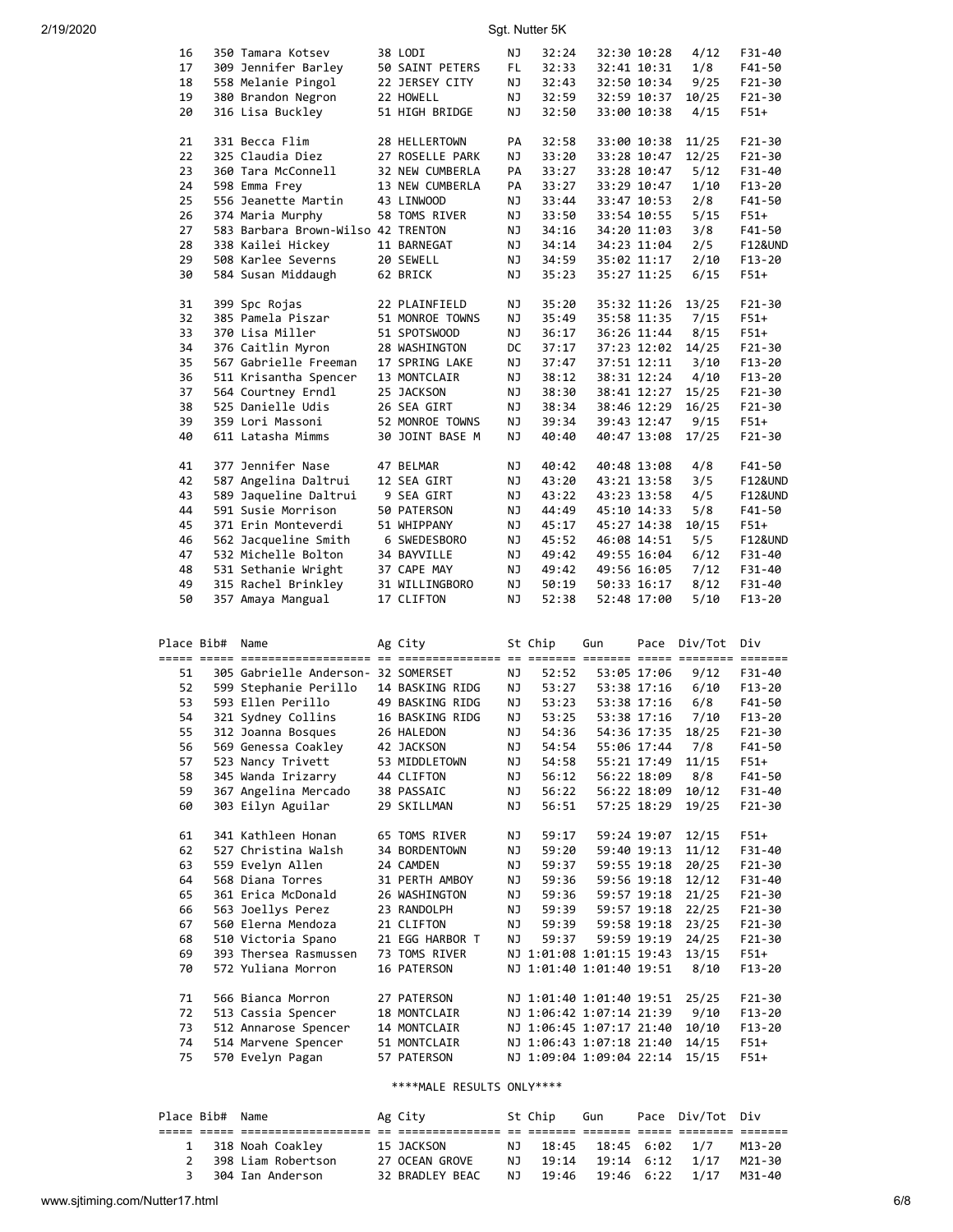| 4  |            |                                      |                        |     |         |       |             |              |         |
|----|------------|--------------------------------------|------------------------|-----|---------|-------|-------------|--------------|---------|
|    |            | 326 Michael Eitelman                 | 40 ELLICOTT CIT        | МD  | 20:58   | 21:01 | 6:46        | 2/17         | M31-40  |
|    |            |                                      | <b>30 ROSELLE PARK</b> |     |         |       |             |              |         |
| 5  |            | 504 Luis Sanchez                     |                        | ΝJ  | 21:28   | 21:28 | 6:55        | 2/17         | M21-30  |
| 6  |            | 368 Dan Miller                       | 33 BARNEGAT            | ΝJ  | 21:31   | 21:31 | 6:56        | 3/17         | M31-40  |
| 7  |            | 396 Chuck Reuter                     | 39 MANAHAWKIN          | ΝJ  | 21:39   | 21:39 | 6:59        | 4/17         | M31-40  |
|    |            |                                      |                        |     |         |       |             |              |         |
| 8  |            | 347 William Jousset                  | 41 LODI                | ΝJ  | 21:54   | 21:54 | 7:03        | 1/20         | M41-50  |
| 9  |            | 549 Robert Galizio                   | 55 SPRING LAKE         | ΝJ  | 21:59   | 21:59 | 7:05        | 1/13         | $M51+$  |
|    |            |                                      |                        |     |         |       |             |              |         |
| 10 |            | 307 Sidhu Arakkal                    | 15 HOWELL              | ΝJ  | 22:29   | 22:29 | 7:15        | 2/7          | M13-20  |
|    |            |                                      |                        |     |         |       |             |              |         |
|    |            |                                      |                        |     |         |       |             |              |         |
| 11 |            | 548 Peter Rice                       | 17 HOWELL              | ΝJ  | 22:27   | 22:34 | 7:16        | 3/7          | M13-20  |
| 12 |            | 324 Samuel Councell                  | 26 JOINT BASE M        | ΝJ  | 22:36   | 22:36 | 7:17        | 3/17         | M21-30  |
| 13 |            | 536 Christian Cramer                 | 19 MOORESTOWN          | ΝJ  | 22:48   | 22:48 | 7:21        | 4/7          | M13-20  |
|    |            |                                      |                        |     |         |       |             |              |         |
| 14 |            | 582 Dustin Nutter                    | 30 VIRGINIA BEA        | VA  | 22:50   | 22:50 | 7:21        | 4/17         | M21-30  |
| 15 |            | 597 John Walsh                       | 58 UNKNOWN             | יִי | 22:58   | 23:00 | 7:24        | 2/13         | $M51+$  |
|    |            |                                      |                        |     |         |       |             |              |         |
| 16 |            | 543 Michael Rigby                    | 56 BEVERLY             | ΝJ  | 23:20   | 23:23 | 7:32        | 3/13         | M51+    |
| 17 |            | 355 William Makar                    | 29 ASBURY PARK         | ΝJ  | 23:33   | 23:33 | 7:35        | 5/17         | M21-30  |
|    |            |                                      |                        |     |         |       |             |              |         |
| 18 |            | 351 John Kuti                        | 29 SEASIDE PARK        | ΝJ  | 23:43   | 23:44 | 7:39        | 6/17         | M21-30  |
| 19 |            | 339 Michael Hickey                   | 38 BARNEGAT            | ΝJ  | 23:37   | 23:46 | 7:39        | 5/17         | M31-40  |
| 20 |            | 375 Trygve Myklebust                 | 51 BRIELLE             | ΝJ  | 23:58   | 23:58 | 7:43        | 4/13         | M51+    |
|    |            |                                      |                        |     |         |       |             |              |         |
|    |            |                                      |                        |     |         |       |             |              |         |
| 21 |            | 541 Dean Myklebust                   | 12 BRIELLE             | ΝJ  | 24:01   | 24:01 | 7:44        | 1/4          | M12&UND |
|    |            |                                      |                        |     |         |       |             |              |         |
| 22 |            | 533 John Hicks                       | 45 LAMBERTVILLE        | ΝJ  | 24:21   | 24:25 | 7:52        | 2/20         | M41-50  |
| 23 |            | 579 Lake Maizel                      | 21 VIRGINIA BEA        | VA  | 24:33   | 24:34 | 7:55        | 7/17         | M21-30  |
|    |            |                                      |                        |     |         |       |             |              |         |
| 24 |            | 540 Vincent Pastore                  | 42 MOUNT LAUREL        | ΝJ  | 25:13   | 25:13 | 8:07        | 3/20         | M41-50  |
| 25 |            | 528 Eric Weltner                     | 53 WRIGHTSTOWN         | ΝJ  | 25:30   | 25:35 | 8:14        | 5/13         | M51+    |
|    |            |                                      |                        |     |         |       |             |              |         |
| 26 |            | 526 Michael Vetrano                  | 33 ASBURY PARK         | ΝJ  | 25:35   | 25:41 | 8:16        | 6/17         | M31-40  |
| 27 |            | 366 James M McKeon                   | 48 RARITAN             | ΝJ  | 25:40   | 25:46 | 8:18        | 4/20         | M41-50  |
|    |            | 551 Jeff Hager                       |                        |     |         |       |             |              |         |
| 28 |            |                                      | 47 BROWNS MILLS        | ΝJ  | 25:46   | 25:51 | 8:20        | 5/20         | M41-50  |
| 29 |            | 505 Ryan Sarkozy                     | 33 MILLTOWN            | ΝJ  | 26:32   | 26:33 | 8:33        | 7/17         | M31-40  |
| 30 |            | 586 Mike Daltrui                     | 43 SEA GIRT            | ΝJ  | 26:33   | 26:35 | 8:34        | 6/20         | M41-50  |
|    |            |                                      |                        |     |         |       |             |              |         |
|    |            |                                      |                        |     |         |       |             |              |         |
| 31 |            | 519 Gregory Sun                      | 28 BASKING RIDG        | ΝJ  | 26:55   | 26:57 | 8:41        | 8/17         | M21-30  |
|    |            |                                      |                        |     |         |       |             |              |         |
| 32 |            | 596 Humberto Cortaza                 | 26 HALEDON             | ΝJ  | 27:13   | 27:13 | 8:46        | 9/17         | M21-30  |
| 33 |            | 537 Harry Cramer                     | 14 MOORESTOWN          | ΝJ  | 27:28   | 27:28 | 8:51        | 5/7          | M13-20  |
|    |            |                                      |                        |     |         |       |             |              |         |
| 34 |            | 317 Ed Ceralde                       | 36 PEMBERTON           | ΝJ  | 27:11   | 27:47 | 8:57        | 8/17         | M31-40  |
| 35 |            | 343 Jim Ingling                      | 46 WRIGHTSTOWN         | ΝJ  | 27:49   | 27:54 | 8:59        | 7/20         | M41-50  |
|    |            |                                      |                        |     |         |       |             |              |         |
| 36 |            | 552 Steven Roy                       | 36 HOWELL              | ΝJ  | 28:04   | 28:10 | 9:04        | 9/17         | M31-40  |
| 37 |            | 394 Joshua Reece                     | 34 RIVERSIDE           | ΝJ  | 28:38   | 28:38 | 9:13        | 10/17        | M31-40  |
|    |            |                                      |                        |     |         |       |             |              |         |
| 38 |            | 308 Steven Austin                    | 46 FREEHOLD            | ΝJ  | 29:11   | 29:11 | 9:24        | 8/20         | M41-50  |
| 39 |            | 354 James Maison                     | 37 EMERSON             | ΝJ  | 29:03   | 29:19 | 9:27        | 11/17        | M31-40  |
|    |            |                                      |                        |     |         |       |             |              |         |
|    |            |                                      |                        |     |         |       |             |              |         |
| 40 |            | 588 Gavin Daltrui                    | 8 SEA GIRT             | ΝJ  | 29:21   | 29:22 | 9:28        | 2/4          | M12&UND |
|    |            |                                      |                        |     |         |       |             |              |         |
|    |            |                                      |                        |     |         |       |             |              |         |
| 41 |            | 535 Tom Powell                       | 44 LEVITTOWN           | PA  | 30:14   | 30:17 | 9:45        | 9/20         | M41-50  |
| 42 |            | 561 Tony Lo                          | 30 BROOKLYN            | ΝY  | 30:14   | 30:17 | 9:45        | 10/17        | M21-30  |
|    |            |                                      |                        |     |         |       |             |              |         |
| 43 |            | 392 Steve Raimondo                   | 46 TOMS RIVER          | ΝJ  | 30:50   | 30:51 | 9:56        | 10/20        | M41-50  |
| 44 |            | 501 Mauricio Ruiz                    | 25 HALEDON             | ΝJ  | 30:51   |       | 30:51 9:56  | 11/17        | M21-30  |
|    |            |                                      |                        |     |         |       |             |              |         |
| 45 |            | 382 Olie Nelson                      | 81 FARMINGDALE         | ΝJ  | 31:04   |       | 31:06 10:01 | 6/13         | $M51+$  |
| 46 |            | 306 Lidhu Arakkal                    | 12 HOWELL              | ΝJ  | 31:18   |       | 31:22 10:06 | 3/4          | M12&UND |
|    |            |                                      |                        |     |         |       |             |              |         |
| 47 |            | 373 Dennis Murachanian               | 59 BRICK               | ΝJ  | 31:45   |       | 31:49 10:15 | 7/13         | M51+    |
| 48 |            | 550 Steven Forrest                   | 34 MARLTON             | ΝJ  | 31:39   |       | 31:56 10:17 | 12/17        | M31-40  |
|    |            |                                      |                        |     |         |       |             |              |         |
| 49 |            | 521 Jt Tom                           | 49 SEA GIRT            | ΝJ  | 31:56   |       | 32:01 10:19 | 11/20        | M41-50  |
| 50 |            | 538 Patrick Cramer                   | 48 MOORESTOWN          | ΝJ  | 31:57   |       | 32:01 10:19 | 12/20        | M41-50  |
|    |            |                                      |                        |     |         |       |             |              |         |
|    |            |                                      |                        |     |         |       |             |              |         |
|    | Place Bib# | Name                                 | Ag City                |     | St Chip | Gun   |             | Pace Div/Tot | Div     |
|    |            |                                      |                        |     |         |       |             |              |         |
| 51 |            | 592 Kevin Byrne                      | 51 BASKING RIDG        | ΝJ  | 31:52   |       | 32:05 10:20 | 8/13         | M51+    |
|    |            |                                      |                        |     |         |       |             |              |         |
| 52 |            | 386 Robert Pleasant                  | 29 BUTLER              | ΝJ  | 32:10   |       | 32:17 10:24 | 12/17        | M21-30  |
| 53 |            | 356 Edwin Mangual                    | 43 PASSAIC             | ΝJ  | 32:11   |       |             | 13/20        |         |
|    |            |                                      |                        |     |         |       | 32:18 10:24 |              | M41-50  |
| 54 |            | 600 Glen Perillo                     | 54 BASKING RIDG        | ΝJ  | 32:12   |       | 32:27 10:27 | 9/13         | M51+    |
| 55 |            | 565 Ted Freeman                      | 71 SPRING LAKE         | ΝJ  | 32:34   |       | 32:39 10:31 | 10/13        | M51+    |
|    |            |                                      |                        |     |         |       |             |              |         |
| 56 |            | 336 Robert Havens                    | 51 HOWELL              | ΝJ  | 32:38   |       | 32:42 10:32 | 11/13        | M51+    |
| 57 |            | 542 Charvel Tosov                    | 41 ASBURY PARK         | ΝJ  | 32:48   |       | 32:51 10:35 | 14/20        | M41-50  |
|    |            |                                      |                        |     |         |       |             |              |         |
| 58 |            | 337 Austin Hershenhorn 22 HOWELL     |                        | ΝJ  | 33:00   |       | 33:00 10:38 | 13/17        | M21-30  |
| 59 |            | 544 Christopher Peffley 53 PEMBERTON |                        | ΝJ  | 34:26   |       | 34:26 11:05 | 12/13        | M51+    |
|    |            |                                      |                        |     |         |       |             |              |         |
| 60 |            | 524 Jeffrey Udis                     | 56 SEA GIRT            | ΝJ  | 34:43   |       | 34:55 11:15 | 13/13        | M51+    |
|    |            |                                      |                        |     |         |       |             |              |         |
|    |            |                                      |                        |     |         |       |             |              |         |
| 61 |            | 302 Jaime Abril                      | 33 PLAINFIELD          | ΝJ  | 35:19   |       | 35:31 11:26 | 13/17        | M31-40  |
| 62 |            | 311 Joseph Bongon                    | 28 NEWARK              | ΝJ  | 36:46   |       | 36:51 11:52 | 14/17        | M21-30  |
|    |            |                                      |                        |     |         |       |             |              |         |
| 63 |            | 515 Ervil Spencer                    | 49 MONTCLAIR           | ΝJ  | 38:12   |       | 38:31 12:24 | 15/20        | M41-50  |
| 64 |            | 323 Kmar Coombs                      | 36 SOMERSET            | ΝJ  | 44:48   |       | 45:01 14:30 | 14/17        | M31-40  |
| 65 |            | 590 Maliik Burns                     | 22 PATERSON            | ΝJ  | 44:43   |       | 45:04 14:31 | 15/17        | M21-30  |
|    |            |                                      |                        |     |         |       |             |              |         |
| 66 |            | 333 Joseph Green                     | 28 LA MESA             | СA  | 45:11   |       | 45:11 14:33 | 16/17        | M21-30  |
| 67 |            | 557 Al Desimone                      | 50 EGG HARBOR T        | ΝJ  | 45:52   |       | 46:08 14:51 | 16/20        | M41-50  |
|    |            |                                      |                        |     |         |       |             |              |         |
| 68 |            | 310 James Bertolet                   | 48 DARBY               | PA  | 49:37   |       | 49:37 15:59 | 17/20        | M41-50  |
| 69 |            | 400 Robert Roma                      | 46 TOMS RIVER          | ΝJ  | 49:57   |       | 49:57 16:05 | 18/20        | M41-50  |
|    |            |                                      |                        |     |         |       |             |              |         |
| 70 |            | 571 Kevin Lamb                       | 14 HOWELL              | ΝJ  | 52:11   |       | 52:34 16:56 | 6/7          | M13-20  |
|    |            | 344 Jaycob Irizarry                  | 9 CLIFTON              |     | 52:30   |       | 52:38 16:57 | 4/4          | M12&UND |